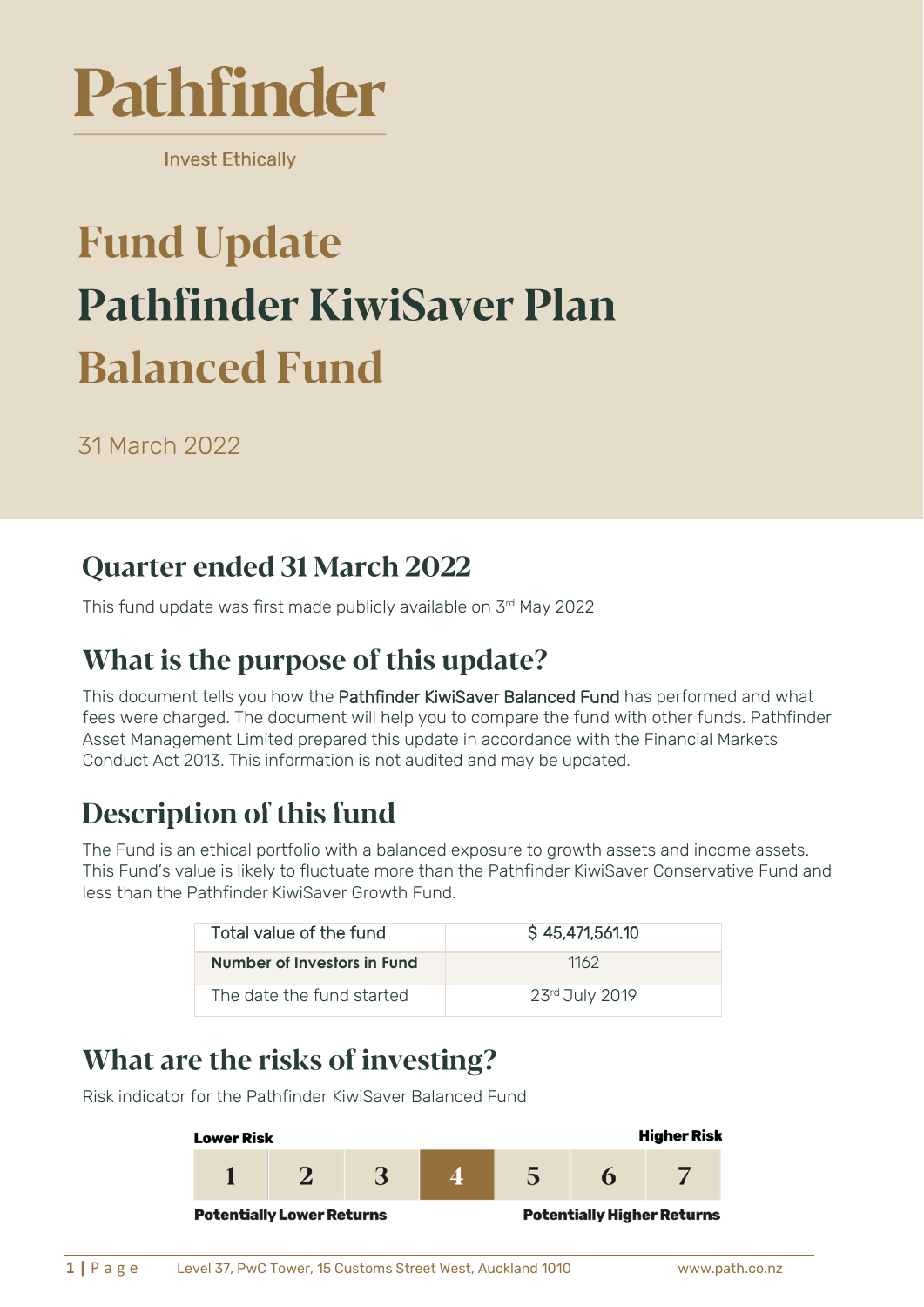The risk indicator is rated from 1 (low) to 7 (high). The rating reflects how much the value of the fund's assets goes up and down. A higher risk generally means higher potential returns over time, but more ups and downs along the way.

To help you clarify your own attitude to risk, you can seek financial advice or work out your risk profile at [www.sorted.org.nz/tools/investor-kickstarter.](http://www.sorted.org.nz/tools/investor-kickstarter)

Note that even the lowest category does not mean a risk-free investment, and there are other risks that are not captured by this rating.

This risk indicator is not a guarantee of a fund's future performance. The risk indicator is based on the returns data for the last 5 years to 31 March 2022. While risk indicators are usually relatively stable, they do shift from time to time. The risk indicator will continue to be updated in future fund updates.

See the Product Disclosure Statement (PDS) for more information about the risks associated with investing in this fund.

Also, see *Note 1* for information on the risk indicator calculation.

#### How has the fund performed?

|                                                                            | Past Year |
|----------------------------------------------------------------------------|-----------|
| Annual return<br>(after deductions for charges and tax)                    | 497%      |
| Annual return<br>(after deductions for charges but before tax)             | 535%      |
| Market index annual return<br>(reflects no deductions for charges and tax) | 4 19%     |

The Market Index is the Morningstar® Target Allocation Index<sup>™</sup>: Balanced Multisector for New Zealand, non-New Zealand Fixed Interest 100% hedged to NZD. The index is gross of dividends and tax except for International Equities and International Listed Properties, which are gross of dividends after deducting the tax withheld.

The market index changed on 1 December 2021. The previous index was a weighted composite benchmark index as described in the Fund Update ("How has the fund performed") for the quarter ended 30 September 2021. The new index is independently administered and widely used to compare funds in New Zealand. The manager also considers that the new market index is more appropriate for measuring changes in the market in relation to returns on the assets that the Fund invests in. As a result, the market index annual return is calculated using the previous market index for the period since Fund inception to 30 November 2021 and the new market index from December 2021.

Additional information about the index is available on the offer register at [www.business.govt.nz/disclose](http://www.business.govt.nz/disclose) (search Offers, using Offer OFR12680, Documents, Other Material Information).

#### Annual return graph



This shows the return after fund charges and tax for each year ending 31 March since the fund started. The last bar shows the average annual return since the fund started, up to 31 March 2022.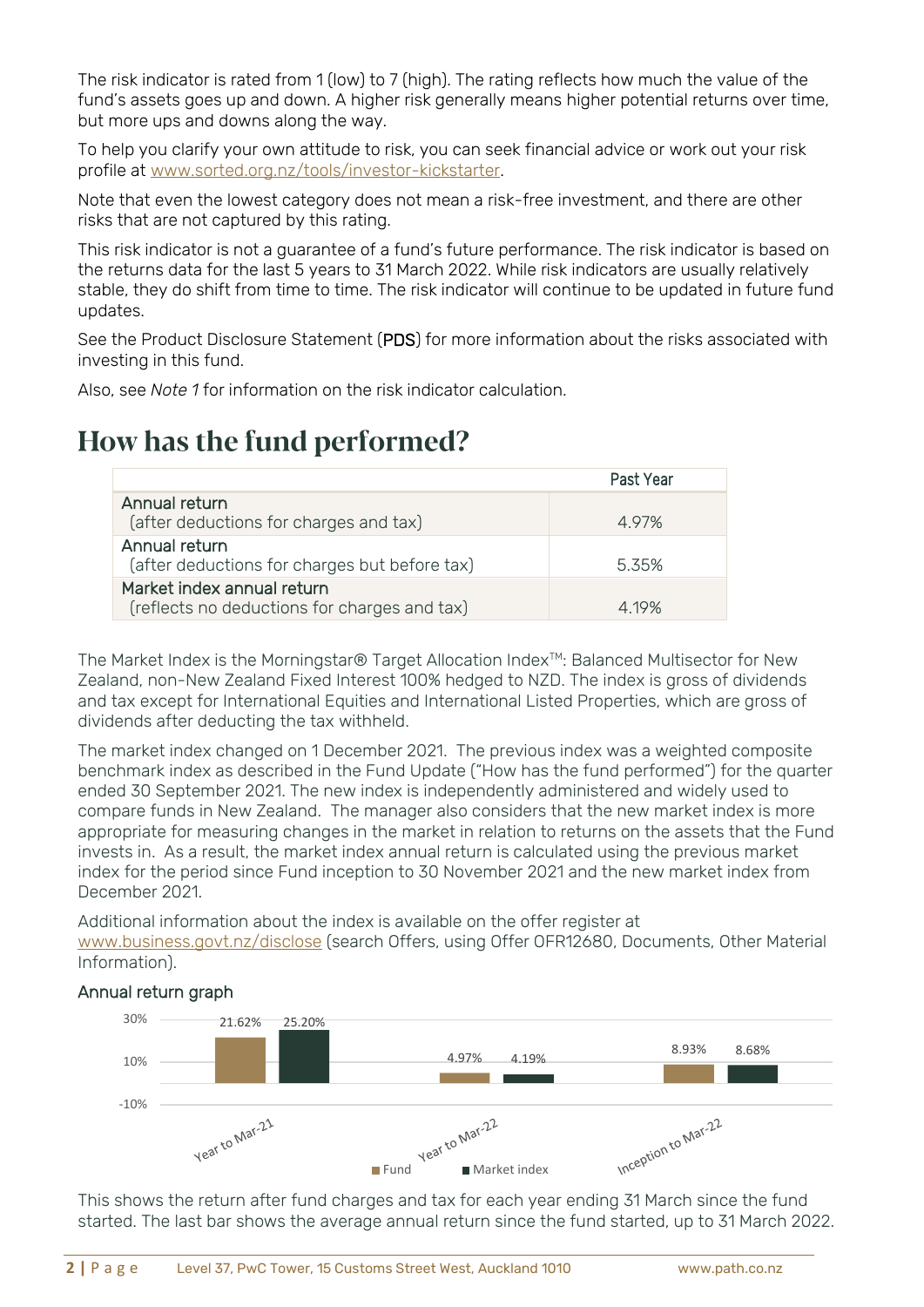Important: this does not tell you how the fund will perform in the future.

Returns in this update are after tax at the highest prescribed investor rate (PIR) of tax for an individual New Zealand resident. Your tax may be lower.

#### What fees are investors charged?

Investors in the Pathfinder KiwiSaver Balanced Fund are charged fund charges. In the year to 31 March 2021 these were:

|                                                                  | % of net asset<br>value       |
|------------------------------------------------------------------|-------------------------------|
| Total fund charges*                                              | 1.14%                         |
| Which are made up of:                                            |                               |
| <b>Total management and administration charges</b><br>Including: | 1.14%                         |
| Manager basic fee                                                | 1.10%                         |
| Other management and administration expenses                     | 0.04%                         |
| <b>Other Charges</b>                                             |                               |
| Administration and member fees                                   | \$27 per investor<br>per year |

 \*All amounts exclude any applicable GST Member fees are not applicable for members under 16 years old.

Performance fees and individual action fees: There are no performance fees or individual action fees.

Small differences in fees and charges can have a big impact on your investment over the long term.

### **Example of how this applies to an investor**

Tara had \$10,000 in the fund at the start of the year and did not make any further contributions. At the end of the year, Tara received a return after fund charges were deducted of \$535 (that is 5.35% of her initial \$10,000). Tara also paid \$27 in other charges. This gives Tara a total return after fees, charges and tax of \$470 for the year.

### What does the fund invest in?

This shows the type of assets that the fund invests in.

#### Actual investment mix<sup>2</sup>

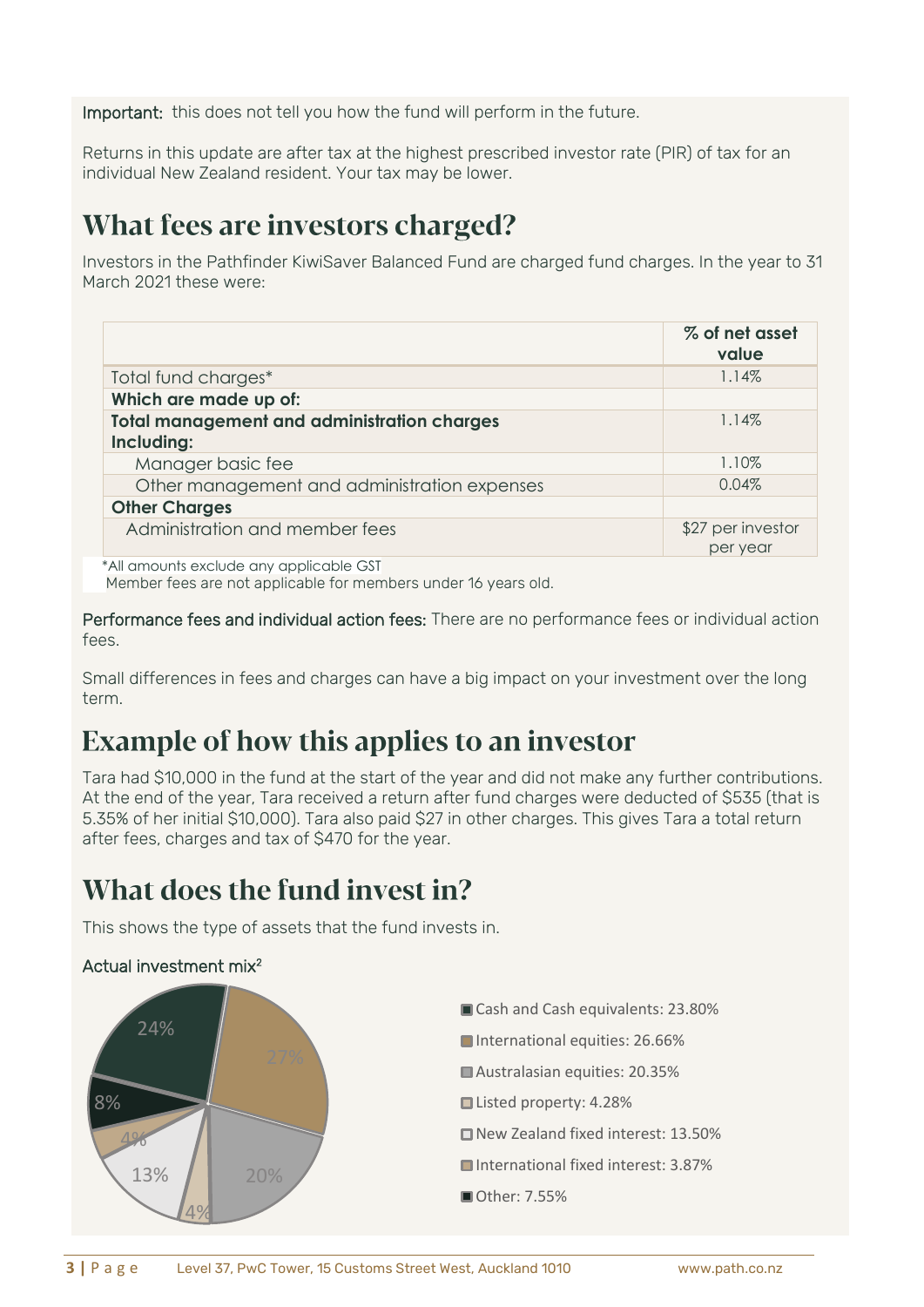#### Target investment mix

| Cash and cashequivalents     | 10.70% |
|------------------------------|--------|
| NZ Fixed Income              | 12.20% |
| International Fixed Income   | 21.10% |
| <b>Australasian Equities</b> | 14.60% |
| International Equities       | 32.40% |
| <b>Listed Property</b>       | 4.00%  |
| Other Assets                 | 5.00%  |

#### **Top 10 investments**

|                | <b>Name</b>                                     | Percentage<br>of fund net<br>assets | Type                          | Cou<br>ntry | Credit<br>Rating |
|----------------|-------------------------------------------------|-------------------------------------|-------------------------------|-------------|------------------|
| 1              | Cash at Bank -<br>NZD - ANZ                     | 14.66%                              | Cash and cash<br>equivalents  | <b>NZ</b>   | AA-              |
| $\overline{2}$ | Westpac Term Deposit to<br>09/02/2023           | 6.60%                               | Cash and cash<br>equivalents  | NZ          | AA-              |
| $\overline{3}$ | American Waters Works Co<br>Inc                 | 2.46%                               | International equities        | <b>US</b>   | N/A              |
| $\overline{4}$ | CORT 21/03/2026                                 | 1.52%                               | New Zealand fixed<br>interest | NZ          | Unrated          |
| 5              | LJ Fund No.6 Ltd Loan<br>19/07/2022             | 1.51%                               | Other (private credit)        | NZ          | Unrated          |
| 6              | Microsoft Corporation                           | 1.50%                               | International<br>equities     | <b>US</b>   | N/A              |
| $\overline{7}$ | <b>ANZ Bank New Zealand Ltd</b><br>17/09/2031   | 1.40%                               | New Zealand fixed<br>interest | NZ          | $AA-$            |
| 8              | Landwirtschaftliche<br>Rentenbank to 11/02/2027 | 1.28%                               | International fixed interest  | <b>DE</b>   | AAA              |
| 9              | <b>Sharesies Limited</b>                        | 1.26%                               | Other (private equity)        | NZ          | N/A              |
| 10             | <b>NEXTDC Ltd</b>                               | 1.22%                               | Listed property               | AU          | N/A              |

The top 10 investments make up 33.41% of the net asset value of the fund.

Currency hedging: Changes in the value of the NZ dollar relative to other currencies can have a big impact on your investment over the long term. The target currency hedging is 0% of non-NZD equity exposure and 100% of non-NZD fixed interest exposure (actual hedging level at 31 March 2022 was 48.98% of the foreign currency exposure (this will change over time)). Total unhedged foreign exposure is 20.32% of the net asset value at 31 March 2022 (this will change over time).